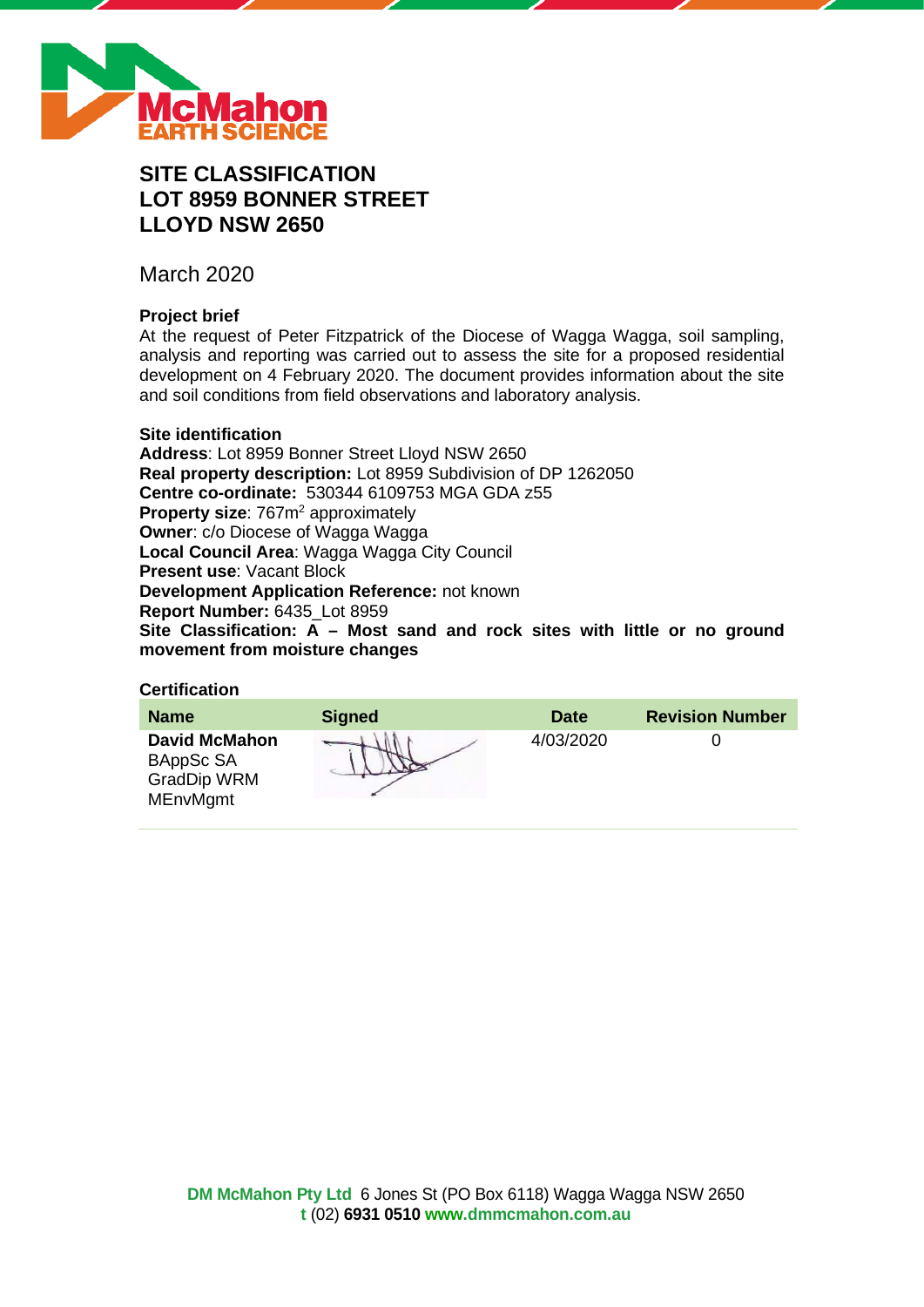#### **Physical characteristics of the site**

A desktop review and investigation of the topography, hydrology, soil, lithology, geology and hydrogeology of the site has been undertaken and are as follows:

#### **Topography**

The Lake Albert 1:25,000 Topographic Map (Sheet 8327-1S) indicates that the site is located at an elevation of approximately 260m AHD. The site landform is classed as a simple slope and the slope class is gently inclined.

#### **Vegetation**

The site is devoid of vegetation.

#### **Hydrology**

The nearest named waterway is Stringybark Creek located 3414m to the south east of the site. Due to the relative incline of the site, rainfall is likely to both run off and infiltrate into the relatively permeable topsoil.

#### **Weather**

The average rainfall for Wagga Wagga is approximately 526.8mm per annum, with the wettest months being October, June and July. Annual mean evaporation for the region is 1715.5mm with mean daily evaporation ranges from 1.2mm in July to 9.2mm in January. Wagga Wagga is characterised by cold wet winters and hot dry summers with mean maximum temperatures ranging from 12.9°C in July to 31.9 °C in January and mean minimum temperatures ranging from 1.3ºC in July to 15.9ºC in February. Rainfall, temperature and evaporation data from Wagga Wagga Agricultural Institute 73127 (www.bom.gov.au).

#### **Soil & Landform**

The site lies within the mapping unit ld from the Soil Landscapes of the Wagga Wagga 1:100 000 Sheet (DLWC, 1997). The map unit ld is described as:

## *ld – Lloyd (Erosional Landscapes)*

*Landscape*: rolling low hills on Ordovician metasedimentary rocks. Local relief 30–90 m; slopes 10–20%. Broad crests and ridges; long waning mid to lower slopes; broad drainage depressions. Variable rock outcrop 0–50%. Extensively to completely cleared mid to high open-forest.

*Soils*: shallow (<0.5 m), moderately well-drained Paralithic Leptic Rudosols (Lithosols) on some crests, ridges and upper slopes; deep (1.0–1.5 m), imperfectly drained Red Kurosols (Red Podzolic Soils) on other crests and upper slopes; moderately deep (0.5– 1.0m), moderately well-drained Red Chromosols and Kurosols (Red Podzolic Soils) on mid to lower slopes; and moderately deep (0.5–1.0 m), imperfectly drained Brown Kurosols (Yellow Podzolic Soils) in drainage lines.

*Limitations*: high erosion hazard; steep slopes (localised); localised rock outcrop; localised poor drainage; localised waterlogging; foundation hazard (localised); mass movement; shallow, stony and strongly acid soils (on ridges and upper slopes); localised aluminium toxicity; localised salinity.

#### **Lithology and Geology**

Undivided Ordovician metasedimentary rocks—thinly interbedded siltstones, shales and phyllites, with minorschists and minor quartzites. Lithology is highly variable

over a short distance. Relatively thick (1 m to several metres) colluvial and slopewash clayey sediments occur on lower slopes and in drainage depressions. There is generally no rock outcrop, but occasionally <50% (at sites usually underlain by sandstone).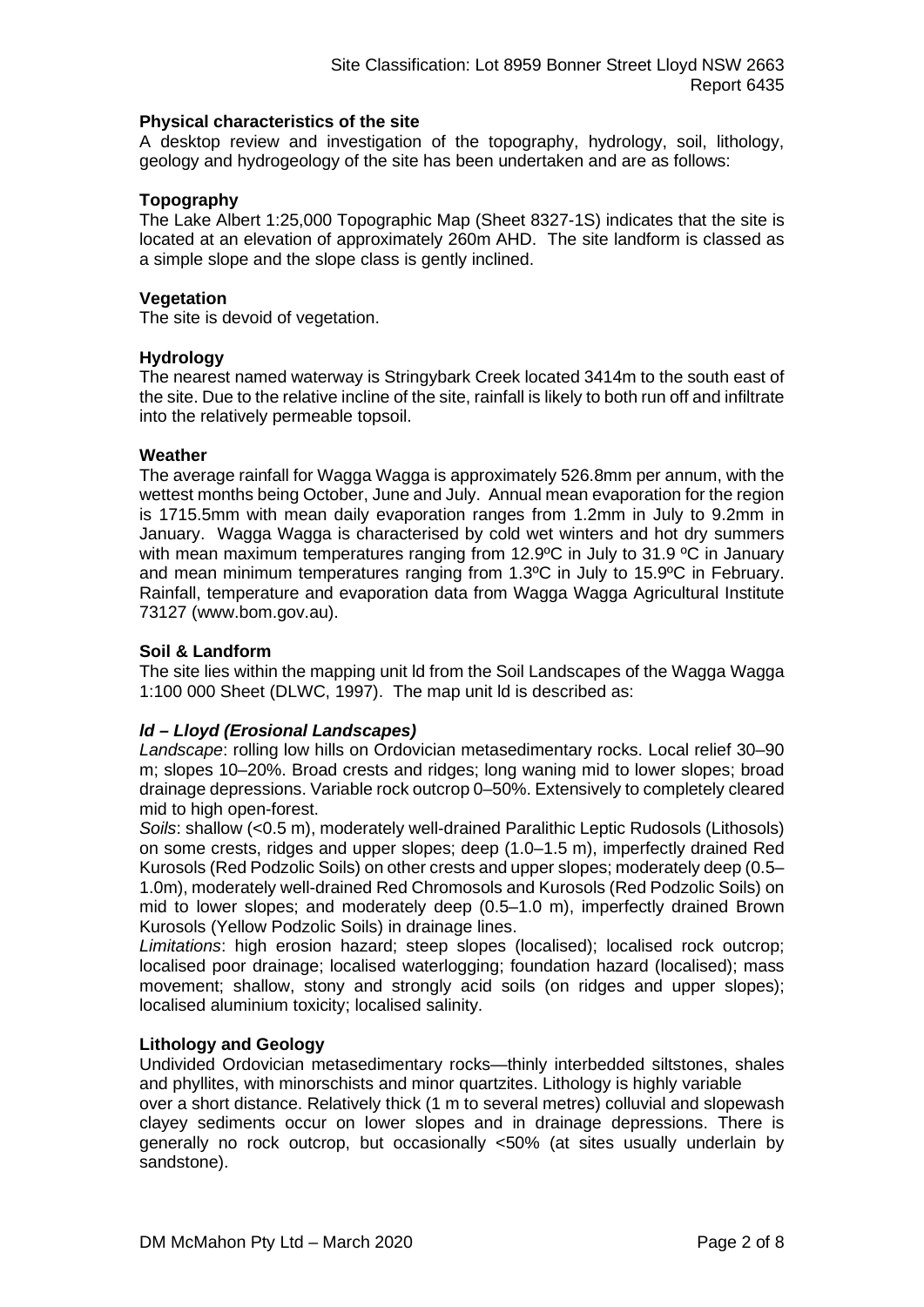# **Hydrogeology**

From the Geoscience Australia hydrogeology dataset, the groundwater beneath the site is described as porous, extensive highly productive aquifers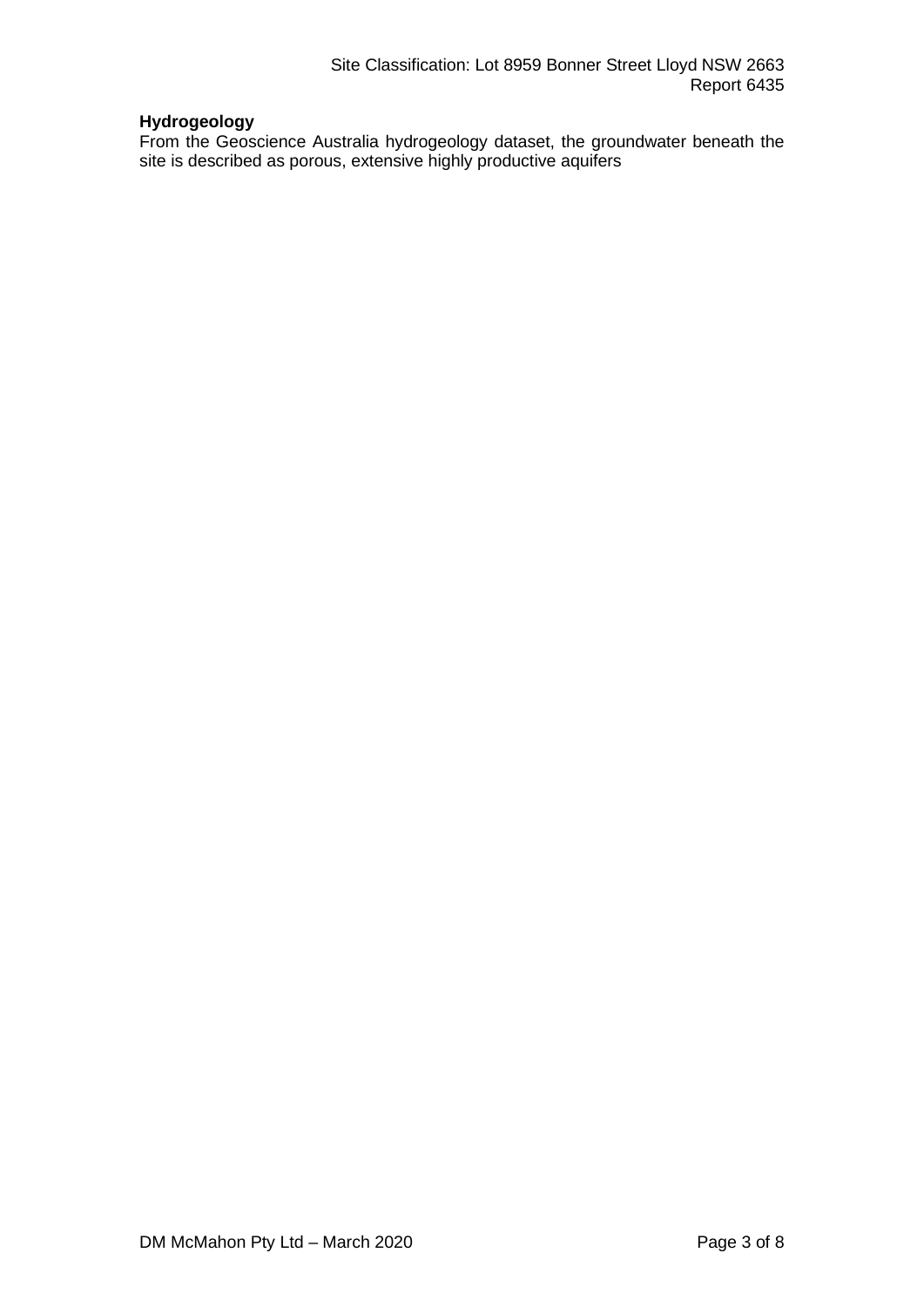# **Site Condition**

Through site investigation, field observations, in situ tests and laboratory analysis the following site geotechnical model has been developed. Details of the general conditions encountered with a field description of the soil, engineering properties and the location of the boreholes can be seen as follows, Table 1, Figure 1.

| Table 1: Site geotechnical model with field description and observations |  |
|--------------------------------------------------------------------------|--|
|--------------------------------------------------------------------------|--|

| <b>Soil Origin</b>       | <b>Depth</b><br>(m) | <b>Class</b><br><b>(AS17</b><br>26<br>$-2017)$ | Soil Name /<br><b>Description</b>       | <b>Grain</b><br><b>Size</b> | <b>Primary</b><br><b>Colour</b> | <b>Mottle</b><br><b>Colour</b> | Mois-<br>ture            | Plas-<br>ticity | <b>Consis-</b><br>tency | <b>Observations</b><br>and/or comments | <b>Engineering</b><br><b>Properties</b> |
|--------------------------|---------------------|------------------------------------------------|-----------------------------------------|-----------------------------|---------------------------------|--------------------------------|--------------------------|-----------------|-------------------------|----------------------------------------|-----------------------------------------|
| <b>Borehole 1</b>        |                     |                                                |                                         |                             |                                 |                                |                          |                 |                         |                                        |                                         |
| <b>FILL</b>              | $0.0 - 0.2$         | <b>CL</b>                                      | <b>Silty CLAY</b>                       | Fine                        | Yellowish<br>Brown              | Nil                            | D                        | LOW             | Firm                    | $\overline{\phantom{0}}$               | -                                       |
| $\overline{\phantom{0}}$ | 0.2                 | $\,$                                           | Bedrock -<br>Ordovician<br>Metasediment | -                           | -                               | Nil                            | $\overline{\phantom{0}}$ | -               |                         | Refusal at 0.2m on<br>OM.              | Ys<br>Expansivity<br>20-40mm            |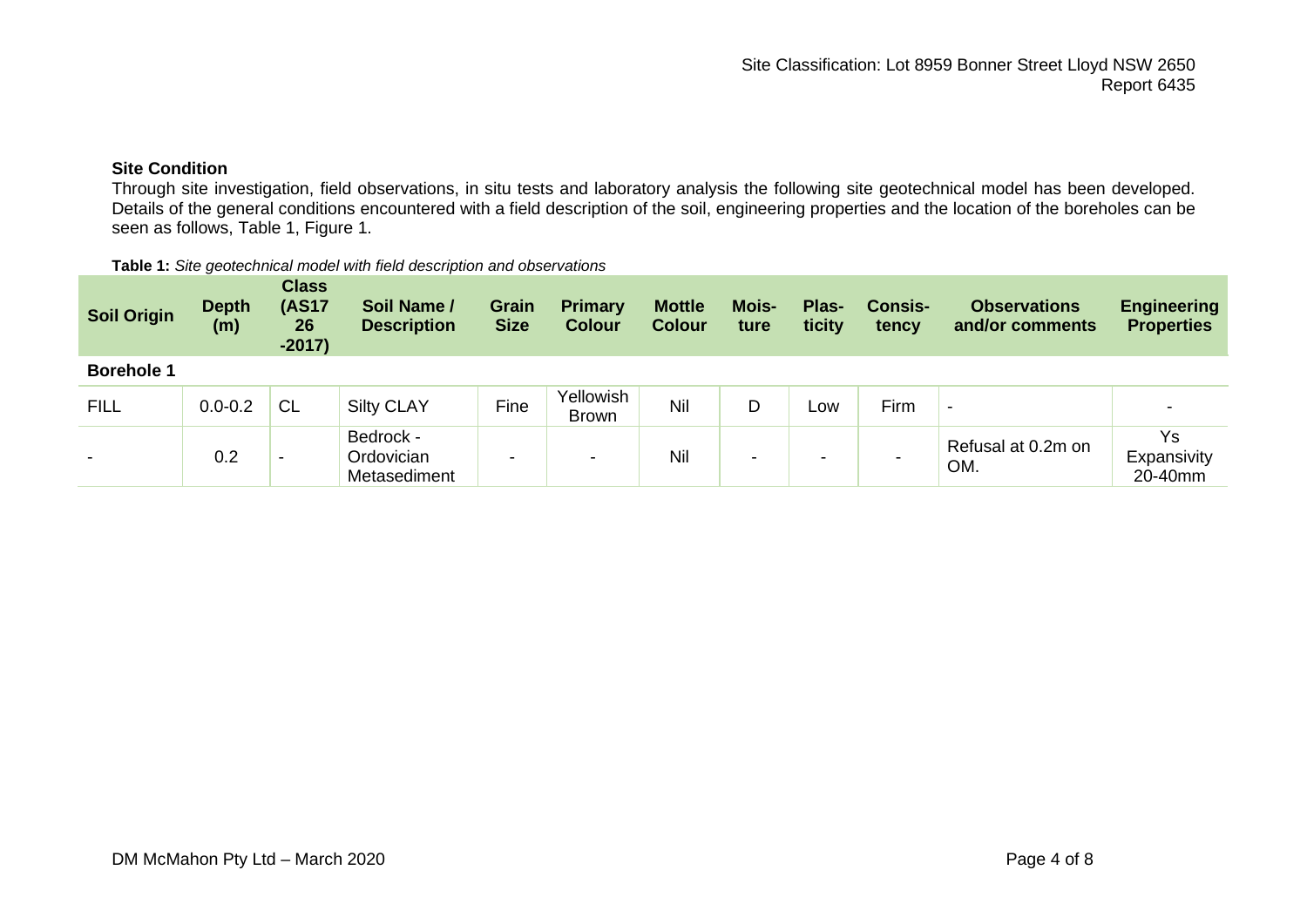Site Classification: Lot 8959 Bonner Street Lloyd NSW 2663 Report 6435



**Figure 1:** *Annotated site plan overlain on aerial photograph depicting borehole locations*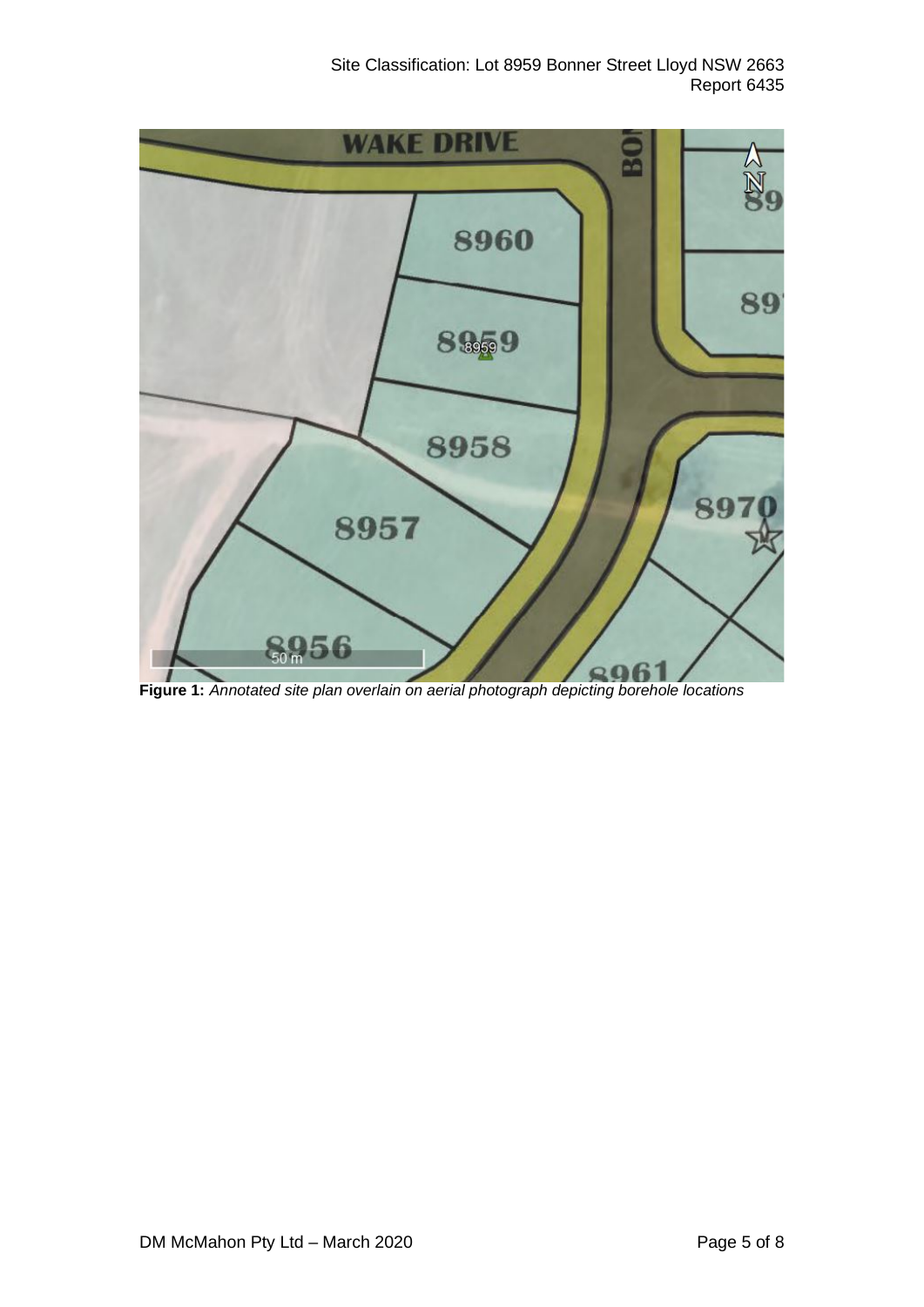#### **Site Classification**

Based on the field assessment and laboratory data and assumptions therein the site is classified as **A – Most sand and rock sites with little or no ground movement from moisture changes** by reference to AS2870:2011.

#### **Assumptions**

Site investigation and classification was carried out by reference to AS2870:2011. The proposed building is a single storey residential development.

This classification is based on the footings being founded into the underlying ordovician metasedimentary bedrock. If the footings are not into the specified material the site classification will need to be reassessed.

Footings may be founded partly on fill and partly on natural material depending on founding depths. As such, footing design may require careful consideration by the structural engineer to minimise potential differential settlement.

An allowable bearing pressure of up to 50kPa and 100kPa for raft slab beams and strip footings respectively may be adopted.

If more than 0.4m of uncontrolled fill is present or placed, or if depth of excavation within the building area extends more than 0.5m below the existing surface, the above classification will need to be reassessed.

Any earthworks on site will be carried out by reference to AS3798: 2007.

If any unconsolidated or saturated soils are encountered during excavation, or conditions that are not alike the above description, the site supervisor should be informed, the work stopped and this office be contacted immediately for further evaluation.

Where trees and large shrubs are removed from the site all roots are to be removed and voids replaced with compacted fill by reference to AS3798:2007.

The soils investigated are all natural ground and no free groundwater was encountered at the time of the investigation.

Site drainage and vegetation limitations are adhered to as per the CSIRO Foundation Management and Footing Performance: A Homeowner's guide, BTF-2011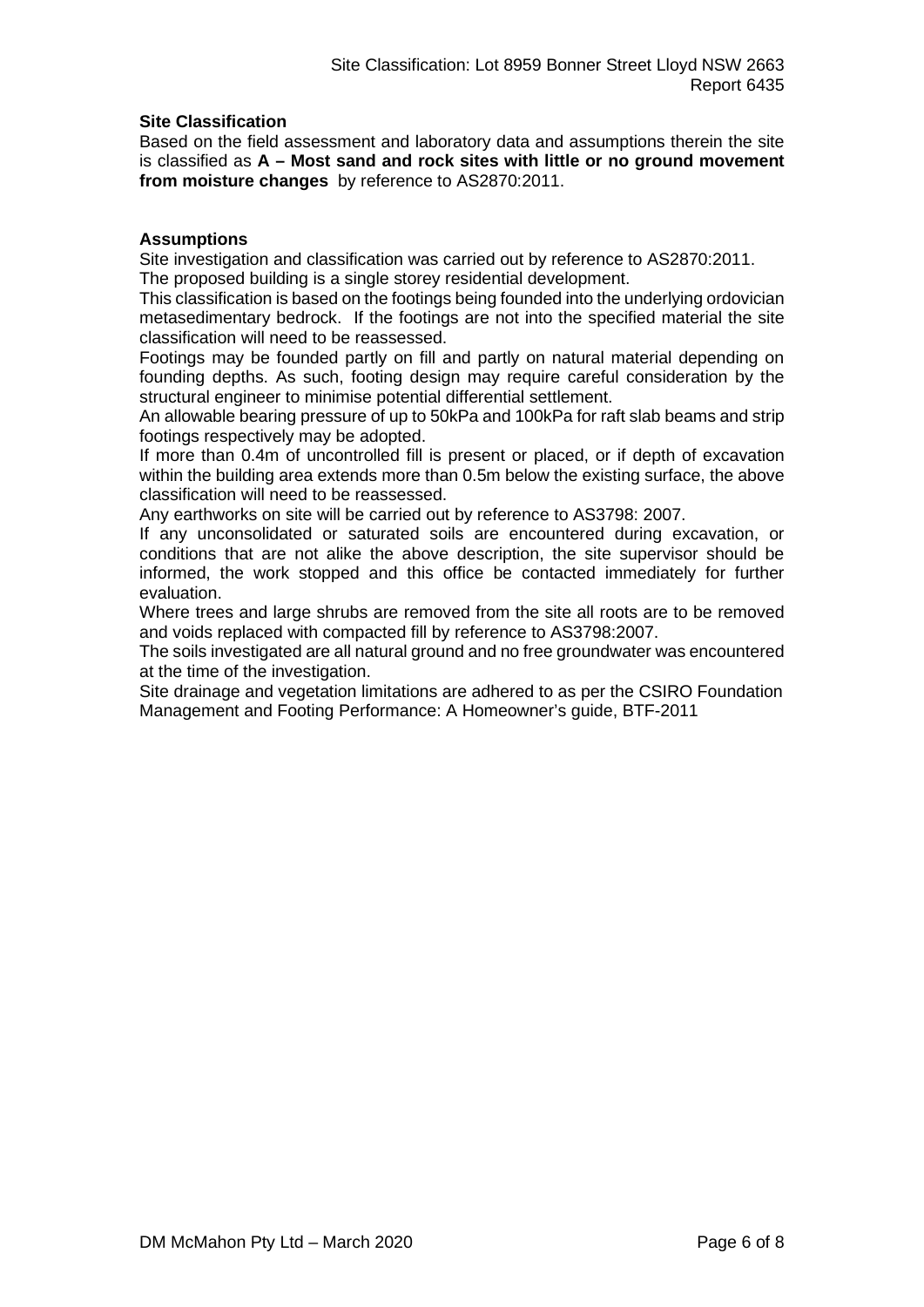## Site Classification: Lot 8959 Bonner Street Lloyd NSW 2663 Report 6435

| <b>Log Column</b>                |                      | <b>Symbol</b>                      | <b>Definition</b>                                                                                                                                                                                                                                                                                                                                                                                                          |  |  |  |  |  |
|----------------------------------|----------------------|------------------------------------|----------------------------------------------------------------------------------------------------------------------------------------------------------------------------------------------------------------------------------------------------------------------------------------------------------------------------------------------------------------------------------------------------------------------------|--|--|--|--|--|
| <b>Soil Origin</b>               |                      | <b>TOPSOIL</b>                     | Mantle of surface and/or near-surface soil often but not always defined by high levels of organic<br>material, both dead and living. Remnant topsoils are topsoils that subsequently been buried by<br>other transported soils. Roots of trees may extend significantly into otherwise unaltered soil and<br>the presence of roots is not a sufficient reason for describing a material as topsoil.                        |  |  |  |  |  |
|                                  |                      | <b>FILL</b>                        | Any material which has been placed by anthropogenic processes                                                                                                                                                                                                                                                                                                                                                              |  |  |  |  |  |
|                                  |                      | Alluvial                           | Deposited by streams and rivers                                                                                                                                                                                                                                                                                                                                                                                            |  |  |  |  |  |
|                                  |                      | Colluvial                          | Soil and rock debris transported down slope by gravity, with or without the assistance of flowing<br>water and generally deposited in gullies or at the base of slopes. Colluvium is often used to<br>refer to thicker deposits such as those formed from landslides, whereas the term 'slopewash'<br>may be used for thinner and more widespread deposits that accumulate gradually over longer<br>geological timeframes. |  |  |  |  |  |
|                                  |                      | Extremely<br>weathered<br>material | Formed directly from in situ weathering of geological formations. Although this material is of soil<br>strength, it retains the structure and/or fabric of the parent rock material.                                                                                                                                                                                                                                       |  |  |  |  |  |
|                                  |                      | Residual                           | Formed directly from in situ weathering of geological formations. These soils no longer retain<br>any visible structure or fabric of the parent soil or rock material                                                                                                                                                                                                                                                      |  |  |  |  |  |
| Class                            |                      | GW                                 | Gravel and gravel-sand mixtures, little to no fines                                                                                                                                                                                                                                                                                                                                                                        |  |  |  |  |  |
| (AS1726-                         |                      | GP                                 | Gravel and gravel-sand mixtures, little to no fines, uniform gravels                                                                                                                                                                                                                                                                                                                                                       |  |  |  |  |  |
| 2017)                            |                      | GМ                                 | Gravel-silt mixtures and gravel-sand-silt mixtures                                                                                                                                                                                                                                                                                                                                                                         |  |  |  |  |  |
|                                  |                      | GC                                 | Gravel-clay mixtures and gravel-sand-clay mixtures                                                                                                                                                                                                                                                                                                                                                                         |  |  |  |  |  |
|                                  |                      | SW                                 | Sand and gravel-sand mixtures, little to no fines                                                                                                                                                                                                                                                                                                                                                                          |  |  |  |  |  |
|                                  |                      | <b>SP</b>                          |                                                                                                                                                                                                                                                                                                                                                                                                                            |  |  |  |  |  |
|                                  | Coarse grained soils |                                    | Sand and gravel-sand mixtures, little to no fines                                                                                                                                                                                                                                                                                                                                                                          |  |  |  |  |  |
|                                  |                      | <b>SM</b><br>SC                    | Sand-silt mixtures                                                                                                                                                                                                                                                                                                                                                                                                         |  |  |  |  |  |
|                                  |                      | ML                                 | Sand-clay mixtures                                                                                                                                                                                                                                                                                                                                                                                                         |  |  |  |  |  |
|                                  |                      | CL, CI                             | Inorganic silt and very fine sand, rock flour, silty or clayey fine sand or silt with low plasticity                                                                                                                                                                                                                                                                                                                       |  |  |  |  |  |
|                                  | soils                |                                    | Inorganic clays of low to medium plasticity, gravelly clay, sandy clay                                                                                                                                                                                                                                                                                                                                                     |  |  |  |  |  |
|                                  |                      | OL<br>MН                           | Organic silt<br>Inorganic silt                                                                                                                                                                                                                                                                                                                                                                                             |  |  |  |  |  |
|                                  | Fine grained         | CН                                 | Inorganic clays of high plasticity                                                                                                                                                                                                                                                                                                                                                                                         |  |  |  |  |  |
|                                  |                      | OН                                 | Organic clay of medium to high plasticity, organic silt                                                                                                                                                                                                                                                                                                                                                                    |  |  |  |  |  |
|                                  |                      | Pt                                 | Peat, highly organic soil                                                                                                                                                                                                                                                                                                                                                                                                  |  |  |  |  |  |
| Soil Name/<br><b>Description</b> |                      | SAND                               | Coarse grained soil                                                                                                                                                                                                                                                                                                                                                                                                        |  |  |  |  |  |
|                                  |                      | SILT                               | Fine grained soil - low dry strength, low wet toughness and dilatancy                                                                                                                                                                                                                                                                                                                                                      |  |  |  |  |  |
|                                  |                      | <b>CLAY</b>                        | Fine grained soil – high dry strength, high wet toughness and plasticity                                                                                                                                                                                                                                                                                                                                                   |  |  |  |  |  |
| <b>Grain Size</b>                |                      | Coarse                             | >2mm                                                                                                                                                                                                                                                                                                                                                                                                                       |  |  |  |  |  |
|                                  |                      | Medium                             | $0.06 - 2mm$                                                                                                                                                                                                                                                                                                                                                                                                               |  |  |  |  |  |
|                                  |                      | Fine                               | $<$ 0.06 $mm$                                                                                                                                                                                                                                                                                                                                                                                                              |  |  |  |  |  |
| <b>Moisture</b>                  |                      | D                                  | Dry                                                                                                                                                                                                                                                                                                                                                                                                                        |  |  |  |  |  |
|                                  |                      | Т<br>М                             | <b>Moderately Moist</b><br>Moist                                                                                                                                                                                                                                                                                                                                                                                           |  |  |  |  |  |
|                                  |                      | W                                  | Wet                                                                                                                                                                                                                                                                                                                                                                                                                        |  |  |  |  |  |
| <b>Plasticity</b>                |                      | Non-plastic                        | Not applicable                                                                                                                                                                                                                                                                                                                                                                                                             |  |  |  |  |  |
|                                  |                      | Low                                | Only slight pressure is required to roll the thread of soil near the plastic limit. The thread and<br>lump are weak and soft. The dry specimen crumbles into powder with some finger pressure.                                                                                                                                                                                                                             |  |  |  |  |  |
|                                  |                      | Medium                             | Medium pressure is required to roll the thread of soil to near the plastic limit. The thread and<br>lump have medium stiffness. The dry specimen breaks into pieces or crumbles with<br>considerable finger pressure.                                                                                                                                                                                                      |  |  |  |  |  |
|                                  |                      | High                               | Considerable pressure is required to roll the thread to near the plastic limit. The thread and the<br>lump have very high stiffness. The dry specimen cannot be broken with finger pressure.<br>Specimen will break into pieces between thumb and a hard surface.                                                                                                                                                          |  |  |  |  |  |
| <b>Consistency</b>               |                      | Very Soft (VS)                     | Exudes between fingers when squeezed in hand                                                                                                                                                                                                                                                                                                                                                                               |  |  |  |  |  |
|                                  |                      | Soft (S)                           | Can be moulded by light finger pressure                                                                                                                                                                                                                                                                                                                                                                                    |  |  |  |  |  |
|                                  |                      | Firm (F)                           | Can be moulded by strong finger pressure                                                                                                                                                                                                                                                                                                                                                                                   |  |  |  |  |  |
|                                  |                      | Stiff (St)                         | Cannot be moulded by fingers                                                                                                                                                                                                                                                                                                                                                                                               |  |  |  |  |  |
|                                  |                      | Very Stiff (VSt)                   | Can be indented by thumb nail                                                                                                                                                                                                                                                                                                                                                                                              |  |  |  |  |  |
|                                  |                      | Hard (H)                           | Can be indented by thumb nail with difficulty                                                                                                                                                                                                                                                                                                                                                                              |  |  |  |  |  |
|                                  |                      | Friable (Fr)                       | Can be easily crumbled or broken into small pieces by hand                                                                                                                                                                                                                                                                                                                                                                 |  |  |  |  |  |

# **Notes Relating to Results**